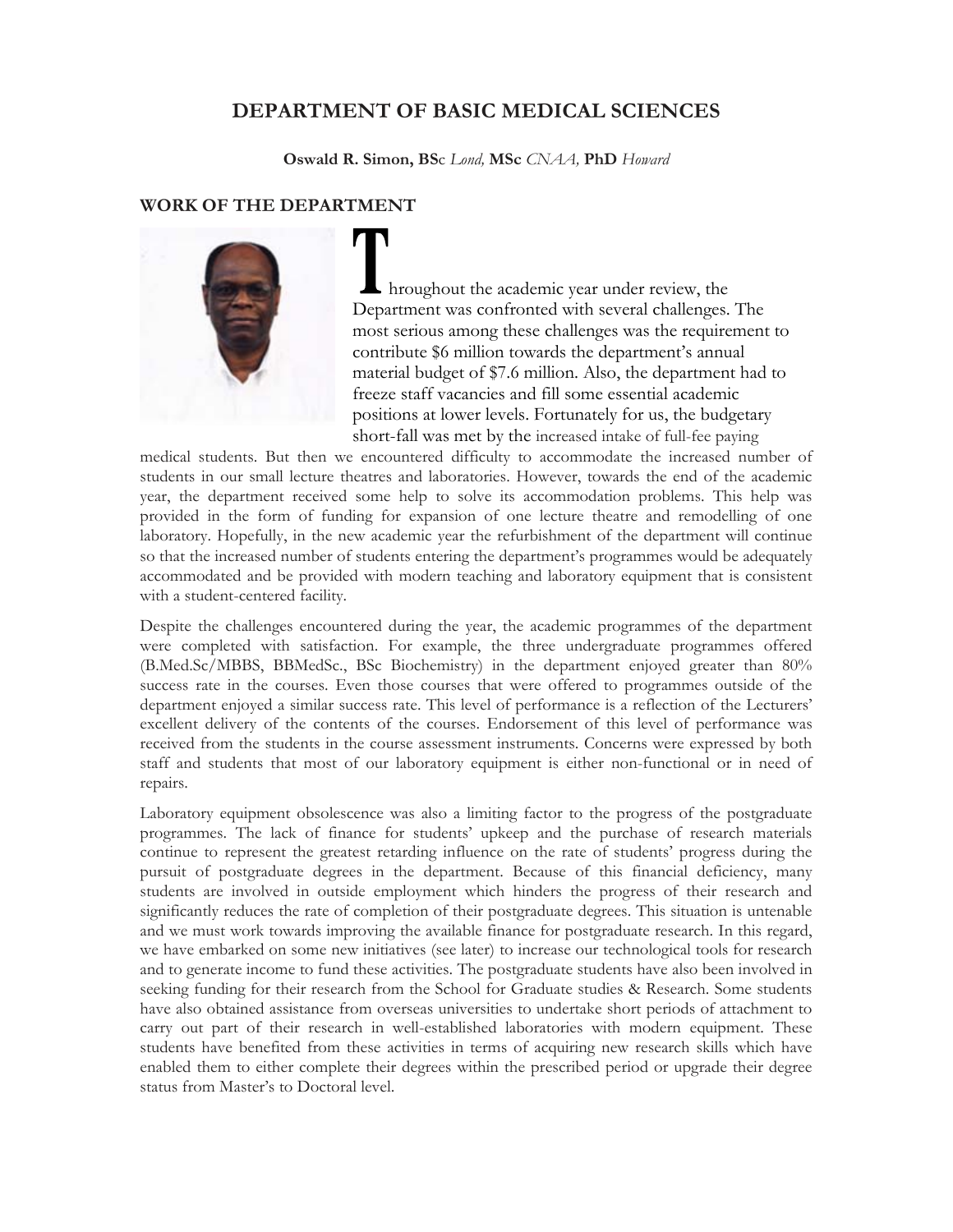While we continue to develop the new initiatives, we will be missing a key member of staff who assisted in laying the foundation for the development of these initiatives. This staff member is Dr. Cyril Fletcher who retired early in the academic year after over 30 years of exceptional service to the Faculty of Medical Sciences and The University of the West Indies. Dr. Fletcher's contributions to the teaching of Anatomy have been significant and he has been rewarded with exceptional performances from many students who he trained. Also, he is well respected by his peers; he will be missed by all of us. But as we said good bye to Dr. Fletcher, we also welcomed Dr. Liris Benjamin and Dr. Larry Daniels who joined the Department as Lecturers in Neurophysiology and Molecular Biochemistry respectively. We also offered congratulations to Dr. Norma McFarlane-Anderson who was promoted to the professorship in Biochemistry. There was also a change in Headship of the Department as a result of Dr. Oswald Simon completing his three-year term of office at the end of the academic year. Dr. Wayne McLaughlin is the new head who will guide the Department through the new academic year. It is expected that he would continue to develop the department from the foundation of new initiatives that were introduced by the staff and Heads of Sections led by Dr. Simon. There is therefore much to expect in terms of advancement of the Department in the new academic year and beyond. This expectation can be realized, because the staff are all energized and prepared for this new thrust to increase the visibility and the research output of the Department of Basic Sciences.

### **STAFF AWARDS**

Dr. Sherline Brown: Awarded a Research Fellowship to identify and characterize insect vector(s) of lethal Yellowing Disease of Coconuts in Jamaica

Professor Omkar Parshad: Received an award from the National Council for Indian Culture in Jamaica. This award is for outstanding contribution in the areas of education, social service and promotion of culture in Jamaica.

| Dr | $D$ alip | Ragoobirsingh: | Awarded | Fulbright | Fellowship. |
|----|----------|----------------|---------|-----------|-------------|
|    |          |                |         |           |             |

### **NEW INITIATIVES INTRODUCED IN 2004/2005**

. • A Forensic DNA-Typing laboratory was established for teaching and to provide feepaying services.

- . An analytical food-microbiology laboratory was established to provide fee-paying services.
- . A cell-culture laboratory was established for teaching and research.

Introduction of fee-paying services for Toxicity studies and efficacy studies of natural products.

### **Areas to be addressed in Academic Year 2005/2006 and beyond**

- . Additional Lecture Theatres, Research and Teaching Laboratories and Staff Offices must be built.
	- Obsolete laboratory equipment should be replaced with modern equipment.
- . The Department's budget should be increased to a realistic level that would permit purchasing of teaching and research materials.
- Funding for post-graduate training should be increased.
- . The Department should work towards improving the completion rate of the post-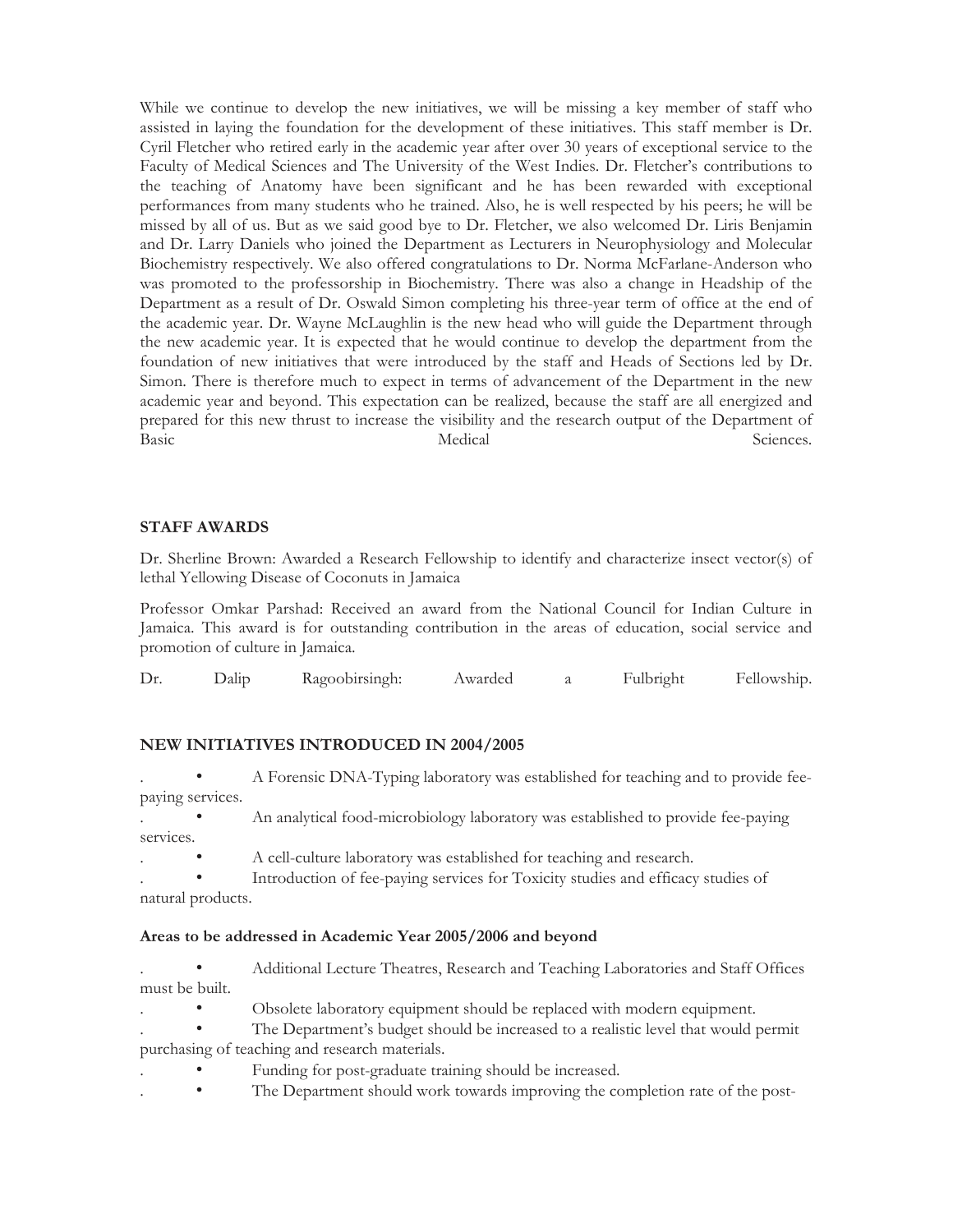graduate degrees.

There should be improvement in the maintenance service of the research and general laboratory equipment.

The Animal care facilities should be refurbished.

# **PAPERS PRESENTED**

# **WIMJ = West Indian Medical Journal**

. • **McFarlane-Anderson N.** Stem Cell Research: A local perspective, 1st Caribbean Ethics Conference, April 29 -30, 2005, Mona, UWI.

. • **Badal, S., Brown, P.D., and Ragoobirsingh, D.** (2004). In Vitro Studies on the Effect of Nitric Oxide on IRS-1 Phosphorylation in Signal Transduction. Proceedings of the Faculty of Medical Sciences 13<sup>th</sup> Annual Research Conference and Workshop on Violence and Violence Prevention. November 10 -12, 2004, UWI, Mona, Kingston 7, Jamaica. *WIMJ,* Vol. 53 (Suppl. 5): 25.

**Badal, S., Brown, P.D. and Ragoobirsingh, D.** (2005). In Vitro Studies on the Effect of Nitric Oxide on IRS-1 Phosphorylaton in Insulin-mediated signal transduction. Proceedings of the Caribbean Health Research Council 50<sup>th</sup> Scientific Meeting. April 20 -23, 2005, Tobago. *WIMJ* 54 (Suppl. 2): 32.

• **McGrowder, D., Brown, P. and Ragoobirsingh, D.** (2005). Decreased in vitro glucose uptake by S-Nitrosoglutathione in Adipose Tissue of Normal and Diabetic rats. Proceedings of the University of the West Indies Diabetes Outreach Project <sup>th</sup> International Conference on Diabetes, March 6, 2005, Kingston, Jamaica. *WIMJ* Vol. 54 (Suppl. 1):

. • **Gossell-Williams**, **M., Fletcher, H., McFarlane-Anderson**, **N., Jacob, A., Patel, J., Zeisel, J. S.,** (2005). Free plasma choline concentrations during the first to second trimester of pregnancy in Jamaican women: Implications of inadequate dietary intake. Caribbean Health Research Council 50<sup>th</sup> Annual Council and Scientific meeting April 20 -23. *WIMJ*. Vol 54 (Supp 2): 74 (P-58).

• **Moodie-Henry, B., West, M., Gossell-Williams, M.** (2005). An analysis of the pharmacological actions of alkaloids from Borreria verticillata Experimental Biology meeting April 2 6. Abstract # 319.16, San Diego, USA.

Rray M., Singh P.D.A., Simon O.R. and Scott P. (2005). The antihypertensive effect of Monilkara Zopota in DOCA-Salt rats. FASEB Conference, April 2-6, 2005 in San Diego, USA and published in the *FASEB Journal,* 19(4), 71.

. • **Wisart, J., Kulkarni, S., and Parshad, O.** (2004). Pre-and postpartum depression in Jamaican women attending antenatal clinic at the University Hospital of the West Indies. *WIMJ.*  53(5):14.

**Parshad, O.** (2004) Role of Yoga in wellness & management of life-style diseases. 18<sup>th</sup> SRC Annual National Conference on Science and Technology, Nov. 23 -26, Knutsford Court Hotel, New Kingston.

Parshad, O. (2005) Gender selection: Past, present and Future. 4<sup>th</sup> Perinatal Conference, Feb. 11 -13, Main Medical Lecture Theatre, UHWI.

Lusia, A., Philip, S., Jones, A., and Gardner, M. "Palopathological Analysis of Pre-Columbian Skulls from Hellshire, Jamaica." Paleopathological Conference, Rio De Janeiro, Brazil, July 27 -29, 2005.

. • **Crawford**, **T., Gardner, M., and McGrowder, D.** "The Socio-Biological Factors Governing Absolute Poverty and Sex, in Terms of the Number of Children Produced." Caribbean Studies Association Conference, Santo Domingo, Dominica Republic, May 30 to June 4, 2005.

Fisher L., Tennant, P. and McLaughlin, W. 2005. Distribution and molecular characterizationof Citrus Tristeza Virus in Jamaica. The Jamaican Society for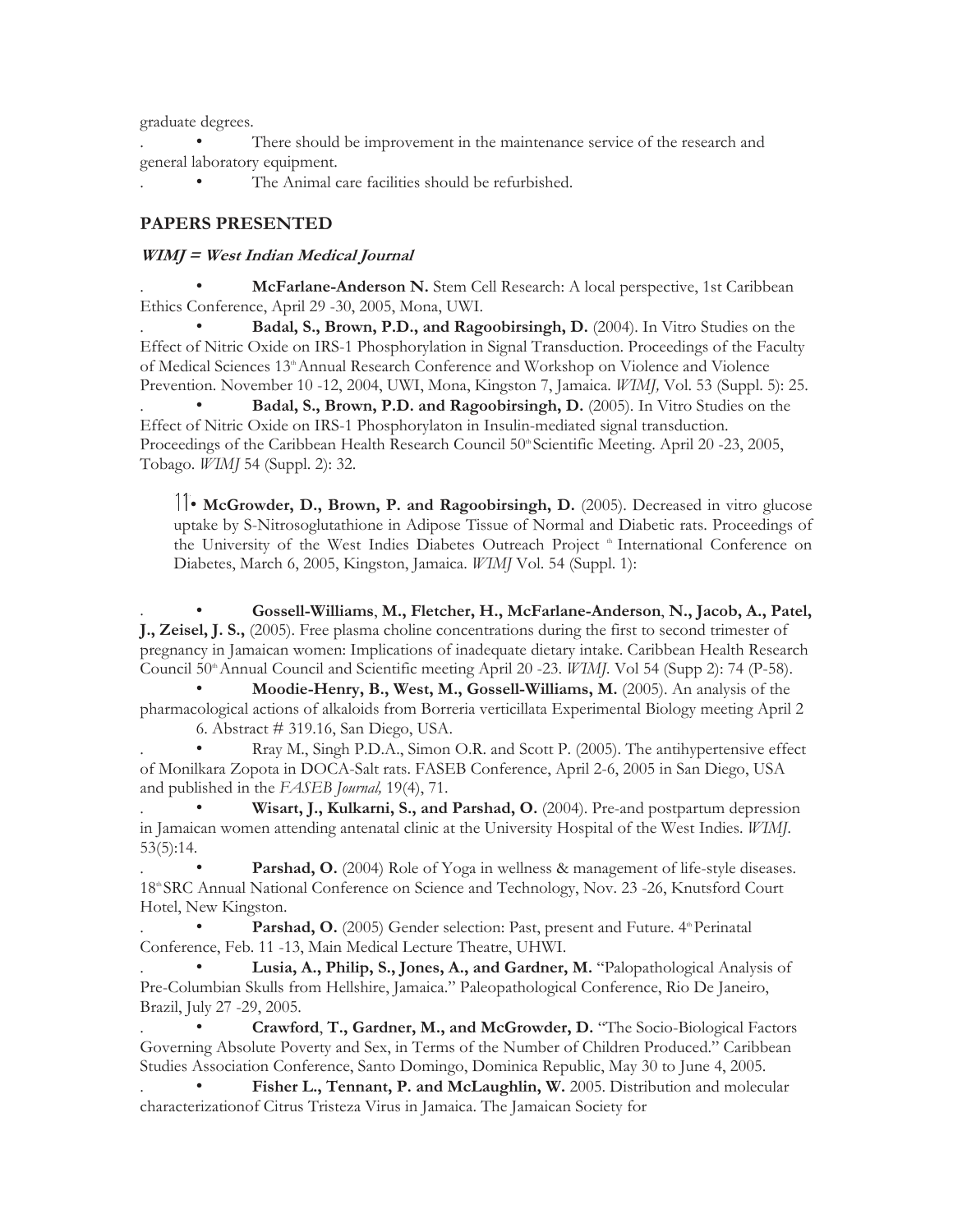128

Agricultural Sciences (JSAS) 16<sup>th</sup> Annual Conference June 15 -16, 2005.

. • **Bennett, S. M., Tennant, P. and McLaughlin, W.** 2005. Identification of Citrus viroids isolates in Jamaica by RTPCR and SSCP. The Jamaican Society for Agricultural Sciences (JSAS)  $16<sup>th</sup>$  Annual Conference June 15 -16, 2005.

. • **Brown, S. E., Been, B. O. and McLaughlin, W. 2005.** Identification of lethal yellowing group (16SrIV) phytoplasmas in the weeds Stachytarpheta jamaicensis, Macroptilium lathyroides and cleome rutidosperma in Jamaica. 7<sup>th</sup> Conference, Faculty of Pure and Applied Sciences, UWI Mona 16<sup>th</sup> -19<sup>th</sup> May, 2005.

Bennett, S. M., Tennant, P. and McLaughlin, W. 2005. Molecular characterization, prevalence and distribution of citrus viroids in citrus inJamaica.  $7^{\circ}$ Conference, Faculty of Pure and Applied Sciences, UWI, Mona 16<sup>th</sup> -19<sup>th</sup> May, 2005.

Fisher L., Tennant, P. and McLaughlin, W. 2005. Detection and differentiation of Citrus tristeza virus (CTV) in Jamaica using ELISA, RT-PCR, DNA hybridization and RFLP. 7<sup>th</sup> Conference, Faculty of Pure and Applied Sciences, UWI, Mona 16<sup>th</sup> -19<sup>th</sup> May, 2005.

. • **McLaughlin W.** 2005. "The Role of Regulatory Agencies in Monitoring and Inspecting Biotechnology and Biosafety in the Caribbean". Regional Biotechnology Workshop sponsored by FAO, the CARICOM Secretariat and CARDI, April 18 -20, 2005 Trinidad.

. • **Brown, P. D.** (2004). Tissue penetration of anti-infectives. World Conference on Dosing of Antiinfectives, Nuremberg, Germany, September 9 -11, 2004.

Brown, P. D. (2004). Leptospirosis seroprevalence and diagnosis in Jamaica. MOH/PAHO Conference on Emerging and Re-emerging pathogens of public health significant, Kingston, Jamaica, December 8, 2004.

. • **Brown, P. D.** (2005). Leptospirosis in Jamaica: Public Health Significance. MOH/VPH Public Health Inspectors Seminar, Kingston, Jamaica, January 26, 2005.

. • **McGrowder**, **D., Brown, P. D.,** Ragoobirsingh, D (2005). Decreased in vitro glucose uptake by S-nitrosoglutathione in adipose tissues of normal and diabetic rats. 11<sup>th</sup> Annual International Conference of the UWI Diabetes Outreach Project, Kingston, Jamaica, March3-6, 2005. *WIMJ. 54* (Suppl. 1): 44 (Abstract)

. • **Miles, T. D., McLaughlin**, **W., Brown, P. D.** (2005). Prevalence of bacterial resistance to tetracycline and other antibiotics among Escherichia coli isolates from broiler chickens and human in Jamaica. Caribbean Health Research Council Meeting, Trinidad and Tobago, April 21 - 23, 2005. *WIMJ.* 54 (Suppl. 2): 40 -41 (Abstract)*.* 

. • **Miles, T., McLaughlin**, **W., Brown, P. D.** (2005). Activities of tetracycline and other antibiotics against fecal Escherichia coli isolates from broiler chickens in Jamaica. American Society for Microbiology 105<sup>th</sup> General Meeting, Atlanta, Georgia, June5-9, 2005. (Abstract).

Palmer, K. O. and Young, L. E. The effect of oestrogen on discriminative learning and memory in aged male and female rats. *WIMJ* 2004; 53 (Suppl. 5): 19.

Young, L. E., Palmer, K.O. and Young, R. E. Effects of estrogen and testosterone on the rate of learning and extinction time in negative patterning discrimination in aged male rates. *Society for Neuroscience Abstracts Viewer 2004; 417.10.* 

129

### **REFEREED PUBLICATIONS**

.\* **Dilworth, L., Omoruyi, F. O., Simon, O., Morrison, E. Y. and Asemota, H. N**. 2005. The effect of phytic acid on the levels of blood glucose and some enzymes of carbohydrate and lipid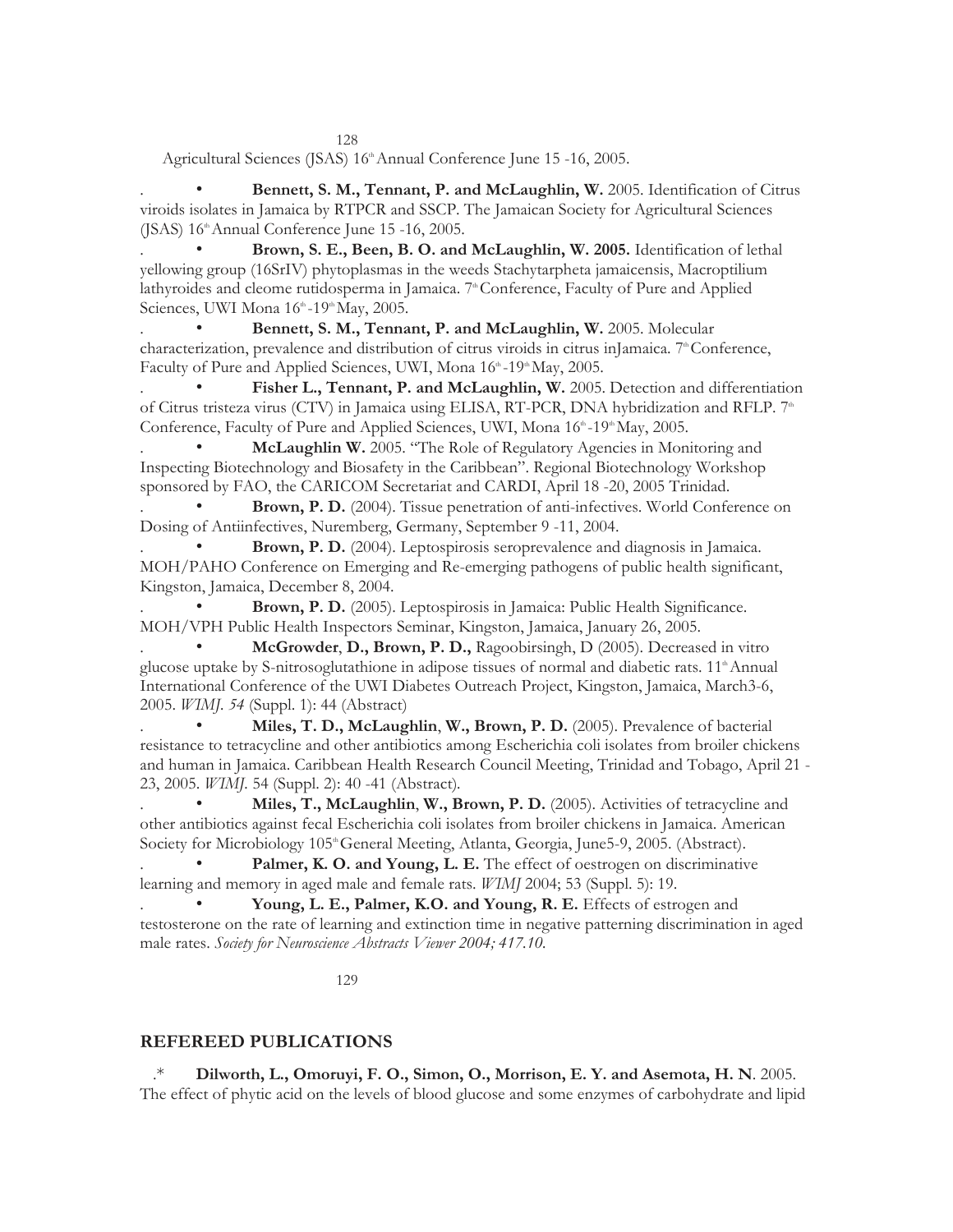metabolism*. WIMJ.* 54(2): 102-106.

.\* **McAnuff, M. A., Omoruyi, F. O., Morrison E. Y. and Asemota H. N**. 2005. Changes in liver enzymes in streptozotocin-induced diabetic rats fed extract from bitter yam (Dioscorea polygonoides) or commercial diosgenin. *WIMJ. 54* (2): 97 -101.

.\* **Stewart, O. J., Roghawan G.S.V., Golden K. D. and Gariepy Y**. 2005. Modified Atmosphere storage of

Cavendish banavas using silicone membrane and diffusion channel systems. *Postharvest Biology and Technology.* 35. 309-317.

.\* **McGrowder, D., Ragoobirsingh, D., Dasgupta, T. and Brown, P.** (2004). The Effect of Nitric Oxide on Glucose Metabolism. *Journal of Molecular and Cellular Biochemistry. 263, 29 -34.* 

Ragoobirsingh, D., Morrison, E. and Reid, H. L. (2004). Comparative Blood Studies in Jamaica Diabetic Patients.

*Journal of the National Medical Association. 96(11): 15 -17.* 

.\* **Brown, P. D., & Izundu, A.** (2004). Antibiotic resistance in clinical isolates of Pseudomona aeruginosa in Jamaica. *Pan Am. J. Public Health 16 (2): 125 -130.* 

\* **Dawkins, G. S., Hollingsworth, J. B. and Hamilton**, **M. A.** 

**E.** 2005. Research note: incidences of problematic organisms on petrifilm aerobic count plates used to enumerate selected meat and dairy products. *Journal of Food Protection: 68 (7): 1506 - 1511.* 

.\* **Dilworth, L. L., Omoruyi, F. O., Simon, O., Morrison, E. Y., and Asemota**, **H. N.**  2004. Hypoglycaemia and faecal minerals in phytate fed rats. *Nutrition and Food Science, 34(2), 60 -64.* 

.\* **Lindo, R. L., Morrison, E. Y. St. A. and Nair, M.** 2004. Hypoglycaemic effect of stigmast-4-en-3-one and its corresponding alcohol from the bark of Anacardium occidentale (Cashew). *Phytotherapy Research 18: 403 -407.* 

.\* **McAnuff, M. A. Omoruyi, F. O., Sotelo-Lopez, A., and Asemota H. N.** 2005. Proximate analysis of some antinuritional factor constituents in selected varieties of Jamaican yams (Dioscorea and Rajana). *Plant Foods for Human Nutrition 60 (2): 93 -98.* 

.\* **Winkelmann A. and Guldner, F. H**. (2004). Cadavers as teachers: The dissecting room experience in Thailand.

*British Medical Journal, Vol. 329, 1455 -1457.* 

131

#### **GRANTS RECEIVED**

#### **New Grants**

**Dr. Maxine Gossell-Williams** received a grant of US\$65,770.00 for a collaborative study with the University of North Carolina, USA – "Choline Supplementation and Neurodevelopment".

**Professor Omkar Parshad** received US\$763.24 from the School of Graduate Studies and Research. This grant was used to assist postgraduate student Research.

**Dr. Wayne McLaughlin** received the following grants: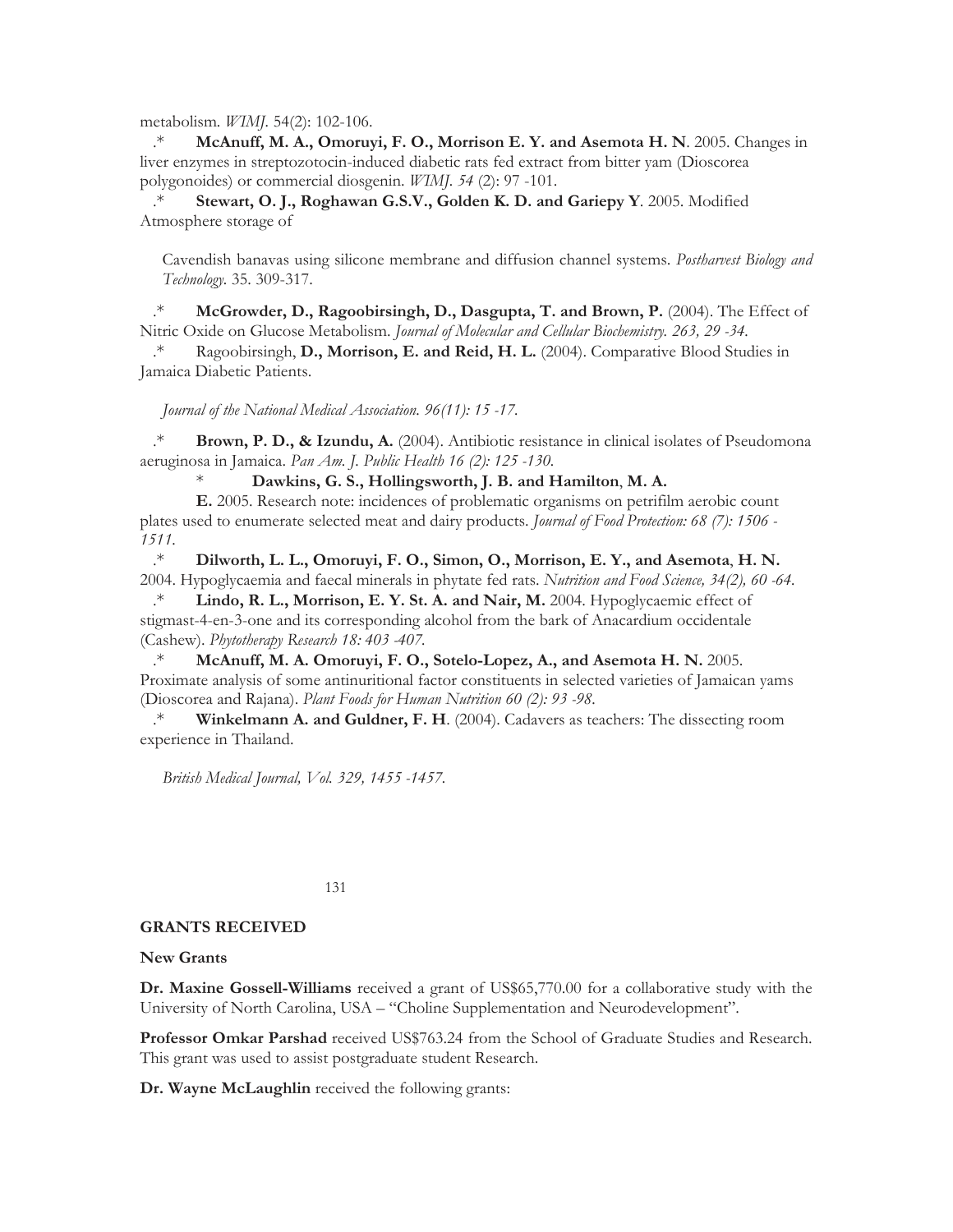- .– US\$6,600.00 was received to study coconut lethal yellowing disease in Trinidad.
- .– US\$23,000.00 was received to establish a Forensic DNA-Typing Laboratory.

**Dr. Oswald Simon** received the following grants:

.– US\$6,000.00 was received from the Scientific Research Council (SCR) of Jamaica to investigate the Anticholesterolemic effects of an herbal extract.

US\$1,664.00 was received from the Veterinary Division, Ministry of Agriculture. This funding was used to perform Bioassay analysis for toxins in extracts from conch meat for export.

.– **Dr. Paul Singh** received US\$1,486.00 from the UWI Research and Publication Fund to purchase laboratory equipment.

.– **Postgraduate students** received US\$14,000.00 from the School of Graduate Studies and Research.

| Total | Grants | Received: | US\$119,283.24 |
|-------|--------|-----------|----------------|
|       |        |           |                |

# **PUBLIC SERVICE**

### **Professor Norma McFarlane-Anderson**

- .– Member, Stella Maris HIV/AIDS Ministry
- .– Member, Friends of Foundation for International Self-Help (FISH)

### **Dr. Paul Brown**

- .– Member, Technical working group on Leptospirosis, Jamaica
- .– Guest Reviewer, Journal of Infection (UK)

### **Mrs. Tazhmoye Crawford-Brown**

| Member. | Consumer | Advisorv | Committee | for | the contract of the contract of the contract of the contract of the contract of<br>Jamaican | Utilities |
|---------|----------|----------|-----------|-----|---------------------------------------------------------------------------------------------|-----------|
|---------|----------|----------|-----------|-----|---------------------------------------------------------------------------------------------|-----------|

### **Mr. Michael Gardner**

– Executive member, Jamaica Historical Society

### **Dr. Maxine Gossell-Williams**

– Director, Optimist Club of North St. Andrew

### **Dr. Kareth Golden**

- .– Vice Chairman, Stock Form Road Citizens Association, Golden Spring, St. Andrew.
- .– Member, Editorial Advisory Board for Stewarts Postharvest Review.

### **Dr. Wayne McLaughlin**

.– Deputy Chairman, Jamaica Biosafety Committee, National Commission on Service and Technology

.– Council member, Jamaica Society for Agricultural Sciences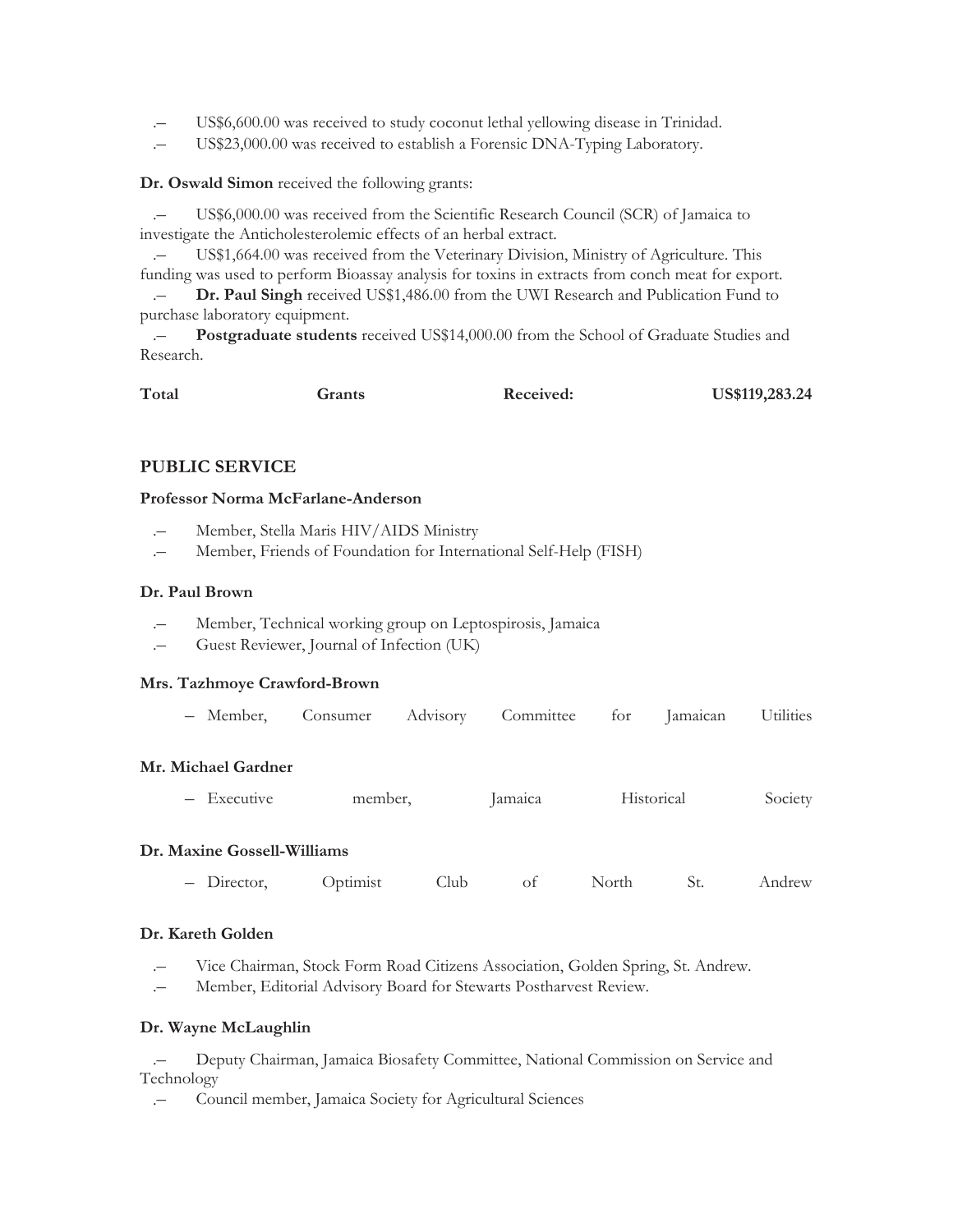### **Professor Omkar Parshad**

- .– One year Director, Lions Club of St. Andrew
- .– Immediate Past President, Indian Culture Society of Jamaica

### **Dr. Dalip Ragoobirsingh**

.– Consultant Diabetes Educator, Diabetes Association of Jamaica

.– Chairman, Caribbean Secondary Education Certificate: Human and Social Biology panel, Caribbean Examination Council, Western Zone office.

.– Chief Examiner, Caribbean Secondary Education Certificate: Human and Social Biology, Caribbean Examination Council, Barbados

### **Dr. Paul Singh**

– Member, Caribbean Poison Information Network Management Committee

### **Dr. Oswald Simon**

– Observer, Technical Advisory Committee for the CARICOM Drug Testing Laboratory

# **CATEGORIES OF STUDENTS**

### **1. Undergraduate Degree Programmes**

(a) BSc Biochemistry Programme:

This is the largest programme in the Department in terms of number of registered students (approximately 500). These students either do Biochemistry as a single major or as part of a double major with other subjects in Pure and Applied Science. Sixteen courses were offered to students in this programme. The overall performance in these courses was a 90% pass rate. From the final year group of students, 47 graduated in Biochemistry (one first class honours), 19 graduated in Biotechnology and five in Molecular Biology.

.(b) Stage 1 BMed.Sc./MB BS – Medical Programme

About 380 students were registered in this 3-year stage of the medical programme in which the course contents continued to be offered as modules. The students performances in these modules raged from 82% pass rate for year-1 (MB111), 86% for year-2 (MB222) and 96% for year-3 (MB333). The successful third year students will be proceeding to the Clinical Stage of the programme.

BBMedSc. (Major in Anatomy, Biochemistry, Pharmacology, Physiology): This new programme completed two years since its introduction in September, 2003. Fourteen (14) additional students were admitted to the programme, although as much as sixty (60) students applied for admission but could not be accommodated because of limited seating capacity in the lecture theatres and laboratories. Both year-1 and year-2 students in this programme performed exceptionally well in all the 18 courses offered. Ninety (90%) percent of the students scored a minimum of grade B in the courses.